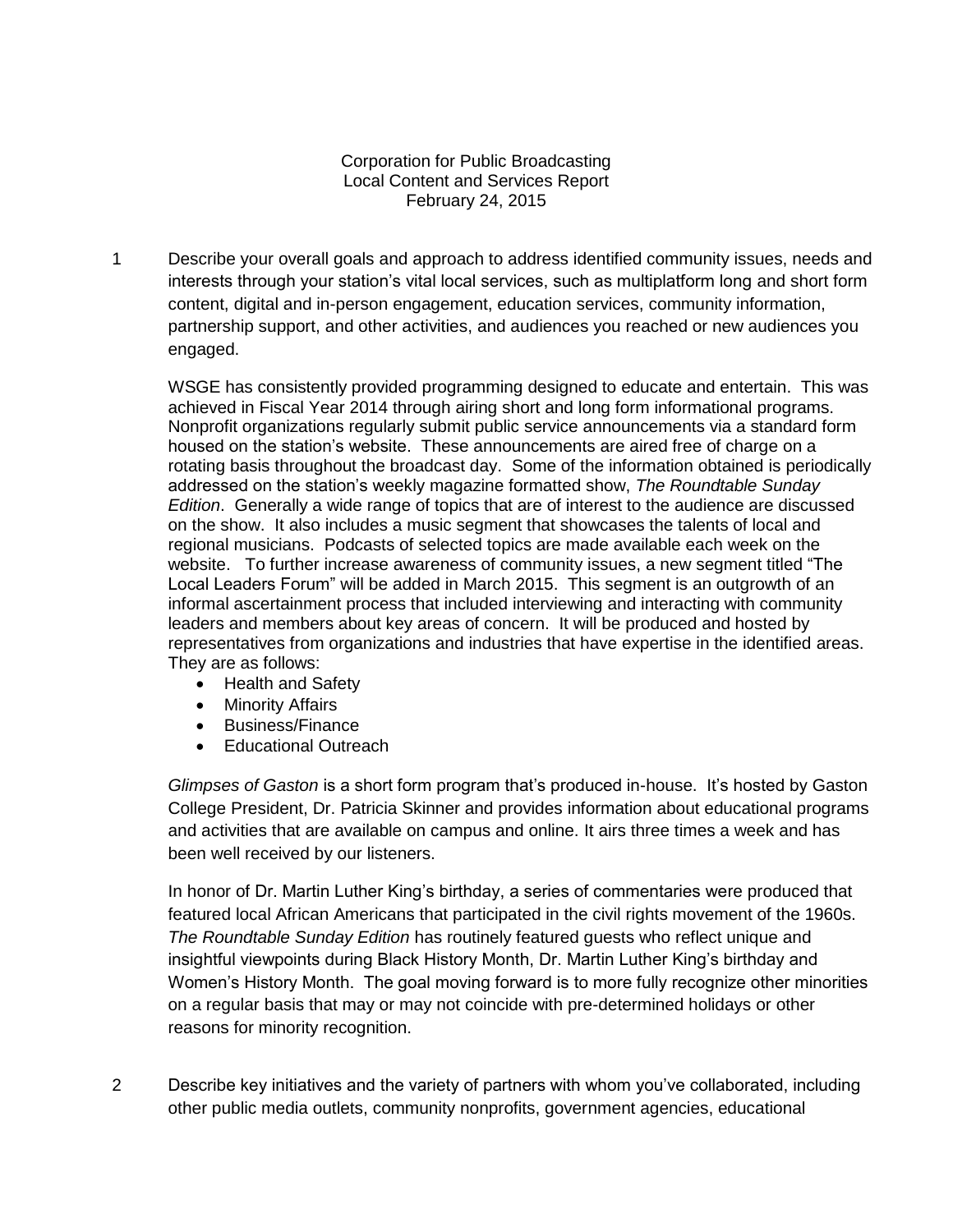institutions, the business community, teachers and parents, etc. This will illustrate the many ways you're connected across the community and engaged with other important organizations in the area.

In order to produce programs that speak to the concerns of the local community, the station's public affairs producer has collaborated with a number of influential people that represented organizations such as the Gaston County Sherriff's Department, Gastonia Police Department, Gaston County Department of Health and Human Resources, Gaston County Schools United Way of Gaston County, City of Charlotte, NC and other religious and civic groups in the area.

Beyond the airwaves, WSGE has actively worked with several organizations that are making a difference in the community. The staff attended and provided music for Taste of Gaston, a fundraiser for the United Way of Gaston County. In addition to promoting a concert to raise money for Charlotte-Mecklenburg's Communities in School Program, our jazz announcer served as the emcee for the event. Students from the Gaston Early College High School's Music Club were taught basic audio production skills in the WSGE studio. During the month of December, the station partnered with Socks for Senior to collect and distribute clothing and toiletries to residents of area nursing homes and homeless shelters and in April served as a media partner for House of Mercy's annual Walk for AIDS.

3 What impact did you key initiatives and partnerships have in your community? Describe any known measurable impact, such as increased awareness, learning or understanding about particular issues. Describe indicators of success, such as connecting people to needed resources or strengthening conversational ties across diverse neighborhoods. Did a partner see an increase in requests for related resources? Please include direct feedback from or partner or from a person(s) served.

WSGE routinely receives audience feedback on our programming. A form for this purpose can be found on the website under the "Contact Us" link. Although the majority of the written responses are related to our music shows, periodically organizations featured on *The Roundtable Sunday Edition* have shared verbal and written feedback they've received after being on-air.

The following is a letter that the Public Affairs Producer, Randy Walker received from a listener that demonstrates support for an issue addressed on his program:

## Hi Randy,

I am a loyal listener of WSGE FM for many years. As I returned home from church today, I was tuned to the station while you were giving your Roundtable program. Although, I have never done this before, I felt compelled to let you know how much your comments were appreciated. The statistics you gave about the health of young children are all so true. We are raising a generation that will experience obesity, diabetes, and a host of other health problems caused by their diet.

As an educator for many years before I retired, I saw first-hand the food the students would choose in the cafeteria: pizza, French fries, burgers, etc. Few would eat vegetable when they were made available. Fresh fruits were rarely offered in schools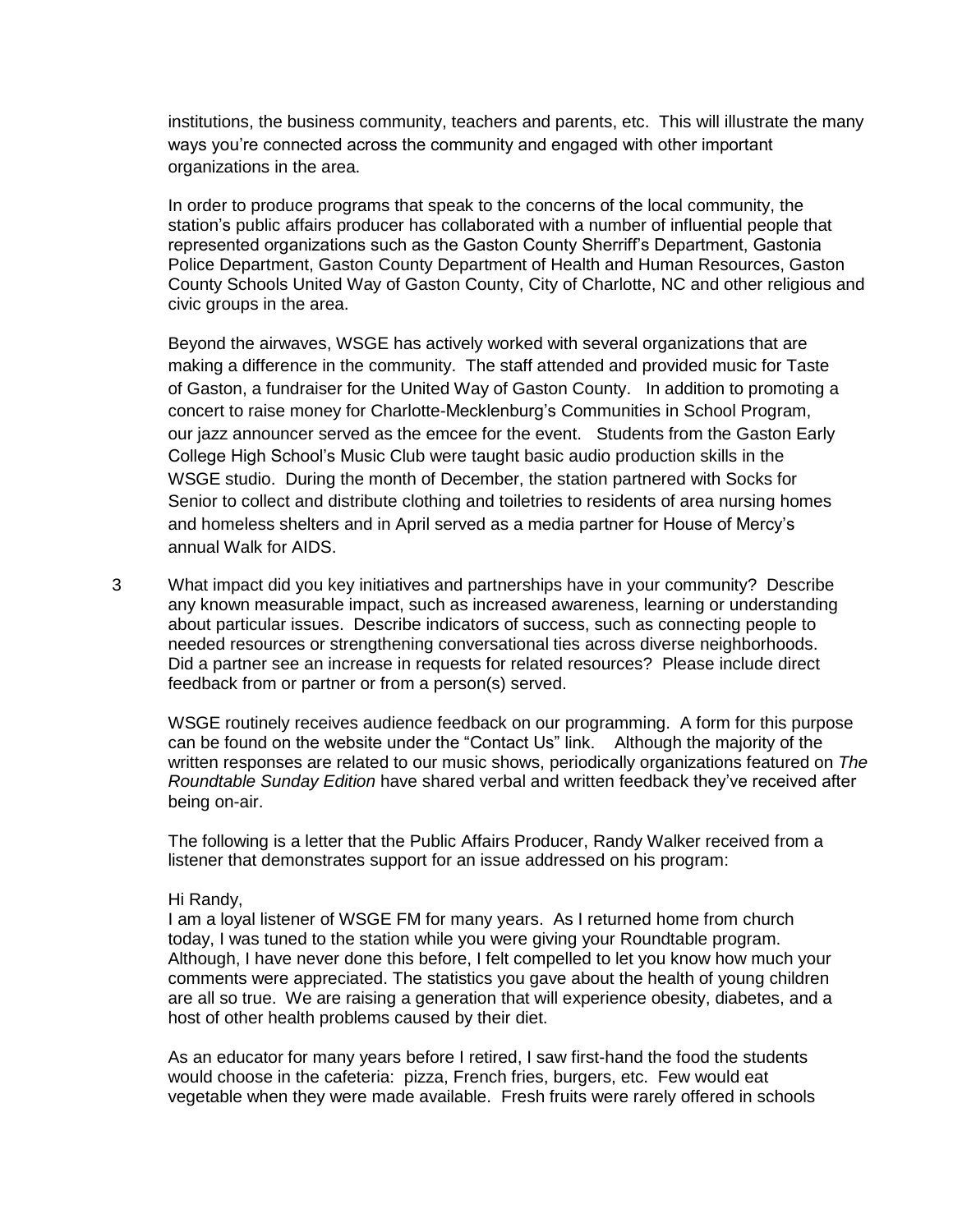where I worked. Students sit in classes all day with minimal physical activity. Or First Lady is trying to change these unhealthy habits but meets with resistance from politicians who do not belong to the same party. Thank you again for your commentary about the health crisis of our future leaders. I hope you will air the program again and again.

- Kaye Taliana
- 6.4 Please describe any efforts you have made to investigate and/or meet the needs of minority and other diverse audiences including but not limited to new immigrants, people for whom English is a second language and illiterate adults during Fiscal year 2014, and any plans you have made to meet the needs of these audiences during Fiscal Year 2015.

For three years, WSGE hosted a Beach, Rhythm and Blues Festival. It primarily served as a promotional vehicle and fundraiser. Since African American represents only 2.4% of the total audience, it was good to see that their volunteerism and attendance increased each year.

The increase may have been due in part to a weekly two hour music show, *The Saturday Night R&B House Party* that's broadcast from 7 p.m. – 9 p.m. It's produced and hosted by two local musicians, Tyrone Jefferson and Toni Tupponce. Mr. Jefferson is executive director and Mrs. Tupponce is program director of A Sign of the Times of the Carolinas, a nonprofit organization that seeks to preserve the legacy of the African Diaspora through music, dance and the spoken word. Both are very active in the community and their organization is responsible for a number of cultural activities/events in Charlotte, NC. In honor of Black History Month, Mr. Jefferson also produced, "The Heart and Soul of American Music," a four part series that examined the role that  $20<sup>th</sup>$  century African Americans played in producing music that is uniquely American. The series initially aired in Fiscal Year 2013 and was re-aired this year.

WSGE's program schedule includes other specialty music shows that may interest African Americans. They include *Highway 321 Blues*, *Carolina Beach and Shag*, *The Jazz Spot* and *Jazz Set with Dee Dee Bridgewater.* The last two are hosted by African Americans. To grow this segment of the audience additional emphasis must be placed on identifying strategies and establishing partnerships that will help to increase awareness of the station.

Public Affairs Producer, Randy Walker has partnered with local business owner, Jose Cruz Garcia to produce a pilot for a Hispanic music/cultural show titled, "Crossing the Border." The bi-lingual segment will be broadcast quarterly during *The Roundtable Sunday Edition.*

Dr. Amy Sifford, Co-Founder of PFLAG of Gaston County, a support group for Parents and Friends of Lesbians and Gays was the recipient of WSGE's 2014 Phenomenal Woman Award . Her work with this population was covered on the station and publicized in local media.